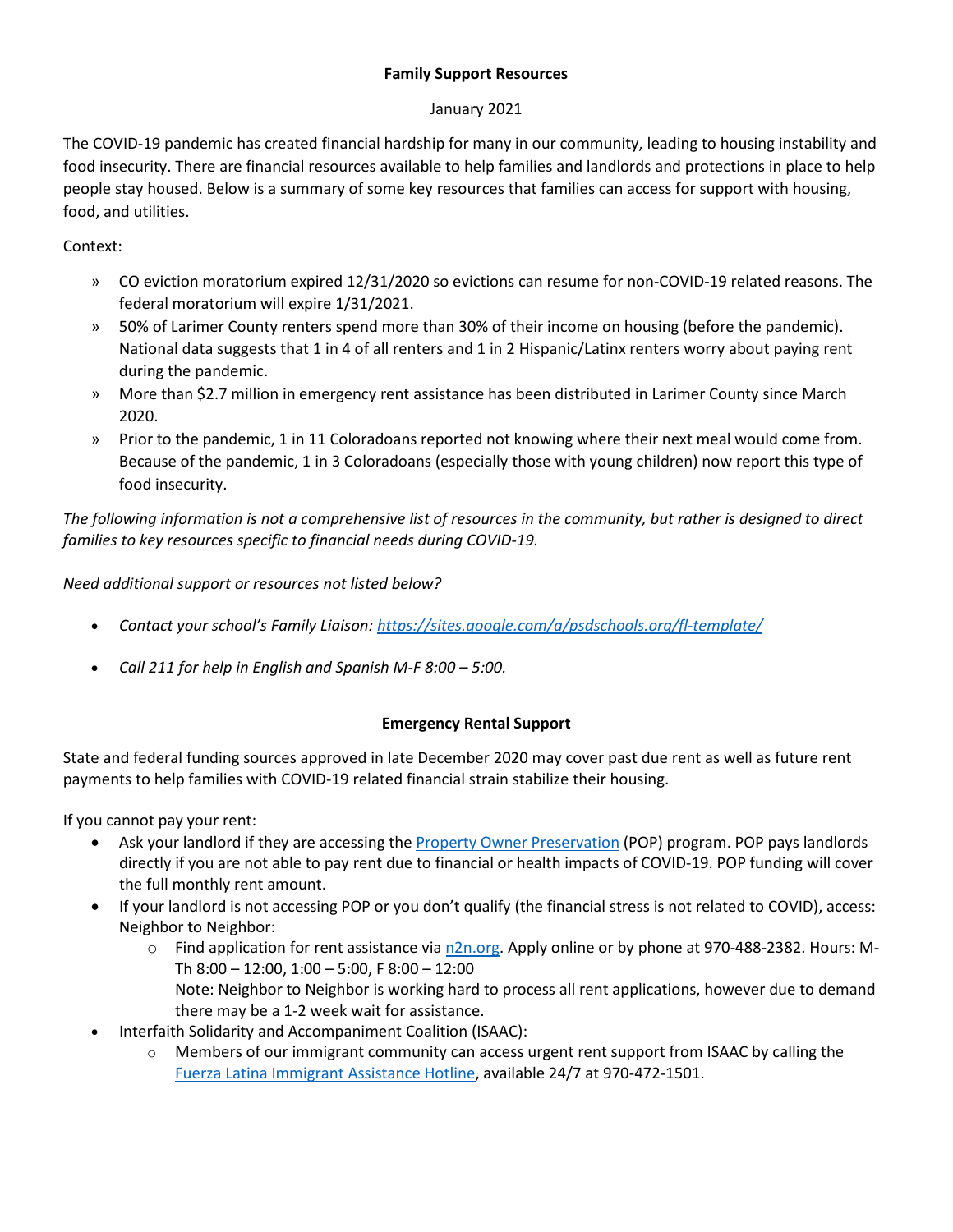## **Eviction Legal Aid**

If you get an eviction notice:

- Contact the above agencies for emergency rent support as soon as possible and tell them you received an eviction notice, even if you have accessed rent support in the past.
- Contac[t Colorado Legal Services](https://www.coloradolegalservices.org/) for help responding to an eviction notice: Phone: 970-493-2891, 211, W. Magnolia St. Fort Collins, CO 80521
- Review this Housing Empowerment Guide [\(https://fuerzalatinafoco.org/resources\)](https://fuerzalatinafoco.org/resources) prepared by Fuerza Latina to understand your rights and the type of information that you will need to gather.

# **For Families Experiencing or At Risk of Homelessness**

If you are being asked to leave your home, you can get help from these organizations:

- Family Housing Network: www[.familyhousingnetwork.org/](http://www.familyhousingnetwork.org/) Day Center and offices: 1606 S Lemay #103, Fort Collins, CO 80525. Phone: 970-484-3342. Hours: M - Sa 9:00am – 4:00pm
- Catholic Charities[, The Mission in Fort Collins](https://ccdenver.org/larimer-county-services/the-mission-in-fort-collins/) for emergency overnight shelter. Call for an appointment: Phone: 970-484-5010. Hours: M-F 8:30 - 4:30, 460 Linden Center Dr. Fort Collins, CO 80524
- [Homeward Alliance,](https://www.homewardalliance.org/) in partnership with the Family Center/La Familia, Fuerza Latina and the Family Housing Network, provides services through the Camino a Casa Collective.
	- o The Collective offers bilingual resource navigation assistance to help families—primarily Spanishspeaking—connect to community resources. This collective provides flexible funding for items that are not often covered by other agencies (e.g. application fees).
	- o For more information or assistance, please contact Nancy Camacho, Bilingual Family Housing Navigator, at [Nancy@HomewardAlliance.org](mailto:Nancy@HomewardAllianace.org) or call (970) 430-6513. Hours M-F 8:00 – 5:00, Sa-Su 8:00  $-1:00$

## **Food Support**

Food insecurity has increased rapidly during the COVID pandemic. We encourage every family who is facing food insecurity to reach out and see if they are eligible for SNAP (food stamps) or WIC (for families with very young children). The recently passed Federal COVID Relief bill includes an increase in SNAP benefits and additional changes that expand eligibility. Many organizations are ready to help with SNAP and WIC eligibility and enrollment support (support is available in English and Spanish).

- Food Bank for Larimer County, Daysi Sweaney at 970-829-0152 o[r snap@foodbanklarimer.org](mailto:snap@foodbanklarimer.org)
- Larimer County Public Assistance Support, 970-498-6300 o[r benefits@larimer.org](mailto:benefits@larimer.org)
- Hunger Free Colorado, 855-855-4626 or<http://bit.ly/SNAPAppHelp>
- Or apply online directly through Colorado's PEAK <https://coloradopeak.secure.force.com/> Note: PSD tablets and laptops can access the PEAK website

## **Utilities Support**

If you receive a notice that your utilities will be shut-off unless you make payment:

- Contact one of these agencies for one-time bill payment assistance:
	- o Catholic Charities Larimer County, 970-484-5010
	- o The Family Center/La Familia, 970-221-1615
	- o Goodwill of Colorado, 888-775-5327
- Contact the City of Fort Collins Utilities to set up a payment arrangement: 970-212-2900, V/TDD: 711 or emai[l utilities@fcgov.com](mailto:utilities@fcgov.com)
- Visit: [fcgov.com/utilities-affordability](http://fcgov.com/utilities-affordability)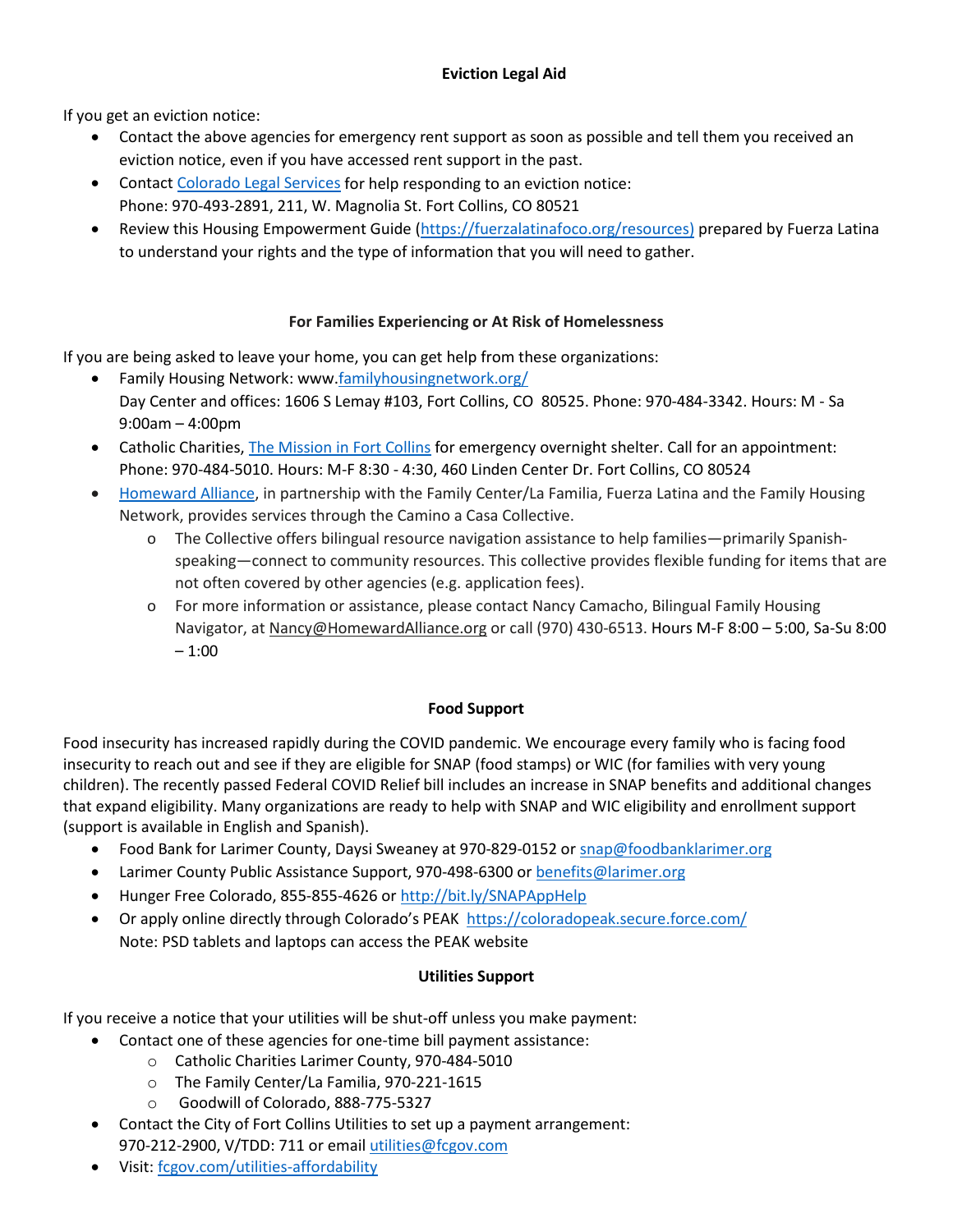#### **Servicios de apoyo para las familias**

#### Enero de 2021

La pandemia ocasionada por la COVID-19 ha creado dificultades financieras para muchas personas en nuestra comunidad, lo que ha tenido como consecuencia que se presente inestabilidad en la vivienda e inseguridad alimentaria. Existen servicios de apoyo financiero para ayudar a las familias y los propietarios, y también protección para que las personas puedan permanecer en sus viviendas. A continuación se presenta un resumen de algunos servicios de apoyo clave, a los que las familias pueden tener acceso para que se les apoye con la vivienda, los alimentos y los servicios de agua y luz.

#### Situación actual:

- » Puesto que la suspensión del desalojo de Colorado venció el 31 de diciembre de 2020, los desalojos pueden reanudarse por motivos no relacionadas con la COVID-19. La suspensión federal seguirá vigente hasta el 31 de enero de 2021.
- » El 50 % de los inquilinos o arrendatarios del condado de Larimer gastan más del 30 % de sus ingresos en vivienda (antes de la pandemia). Los datos nacionales indican que a 1 de cada 4 de todos los inquilinos, y 1 de cada 2 inquilinos hispanos o latinos, les preocupa cómo pagar el alquiler durante la pandemia.
- » Desde marzo de 2020, más de \$2.7 millones en asistencia de emergencia se han distribuido en el condado de Larimer, para ayudar con el pago del alquiler.
- » Antes de la pandemia, 1 de cada 11 habitantes de Colorado informó no tener certeza sobre cómo obtener su siguiente comida. Debido a la pandemia, 1 de cada 3 habitantes de Colorado (especialmente los que tienen niños pequeños) ahora reporta este tipo de inseguridad alimentaria.

*La siguiente información no es una lista completa de todos los servicios de apoyo en la comunidad. Más bien, está diseñada para que las familias se dirijan a los servicios de apoyo clave, relacionados con las necesidades de tipo económico durante la COVID-19.*

*¿Necesita asistencia o servicios de apoyo adicionales que no se hayan mencionado más adelante?*

- *Comuníquese con el Enlace Familiar de su escuela:<https://sites.google.com/a/psdschools.org/fl-template/>*
- *Llame al 211 para obtener ayuda en inglés y español, de lunes a viernes, entre las 8:00 a.m. y las 5:00 p.m.*

#### **Ayuda de emergencia para el pago del alquiler**

Las fuentes de financiamiento estatales y federales, que se aprobaron a fines de diciembre de 2020, pueden cubrir el pago del alquiler que aún no se haya pagado, así como el pago del alquiler futuro, para ayudar a que las familias con dificultades financieras, relacionadas con la COVID-19, puedan estabilizar su vivienda.

Si no puede pagar su alquiler:

- Pregúntele al propietario de su vivienda si tiene acceso al programa d[e Preservación de Propietarios \(Property Owner](https://dola.colorado.gov/doh_care/landlordLogin.jsf)  [Preservation\)](https://dola.colorado.gov/doh_care/landlordLogin.jsf) (POP, por sus siglas en inglés). El POP le paga directamente a los propietarios, en el caso de que el inquilino o arrendatario no pueda pagar el alquiler, por razones de tipo económico o de salud relacionadas con la COVID-19. El financiamiento del POP cubre el costo total del alquiler mensual.
- Si el propietario de su vivienda no tiene acceso al POP, o usted no califica (su dificultad financiera no está relacionada con la COVID-19), contacte a las siguientes agencias:

Neighbor to Neighbor:

 $\circ$  Obtenga la solicitud para recibir ayuda para el pago del alquiler a través d[e n2n.org.](http://n2n.org/) Presente la solicitud en línea o por teléfono llamando al 970-488-2382. Horario: De lunes a jueves, entre las 8:00 a.m. y el mediodía, y la 1:00 y las 5:00 p.m.; los viernes, entre las 8:00 a.m. y el mediodía.

Nota: Aunque Neighbor to Neighbor está trabajando incansablemente para procesar todas las solicitudes de asistencia para el pago del alquiler, es posible que, debido a la demanda, tenga que esperar entre 1 y 2 semanas para recibir asistencia.

Interfaith Solidarity and Accompaniment Coalition (ISAAC, por sus siglas en inglés):

o Los miembros de nuestra comunidad de inmigrantes pueden tener acceso al apoyo de emergencia, para el pago del alquiler, mediante ISAAC, llamando a [la línea telefónica directa de Asistencia de Fuerza Latina para](http://fccan.org/affiliates/fuerza-latina/)  [Inmigrantes:](http://fccan.org/affiliates/fuerza-latina/) 970-472-1501, la cual está disponible las 24 horas del día, los siete días de la semana.